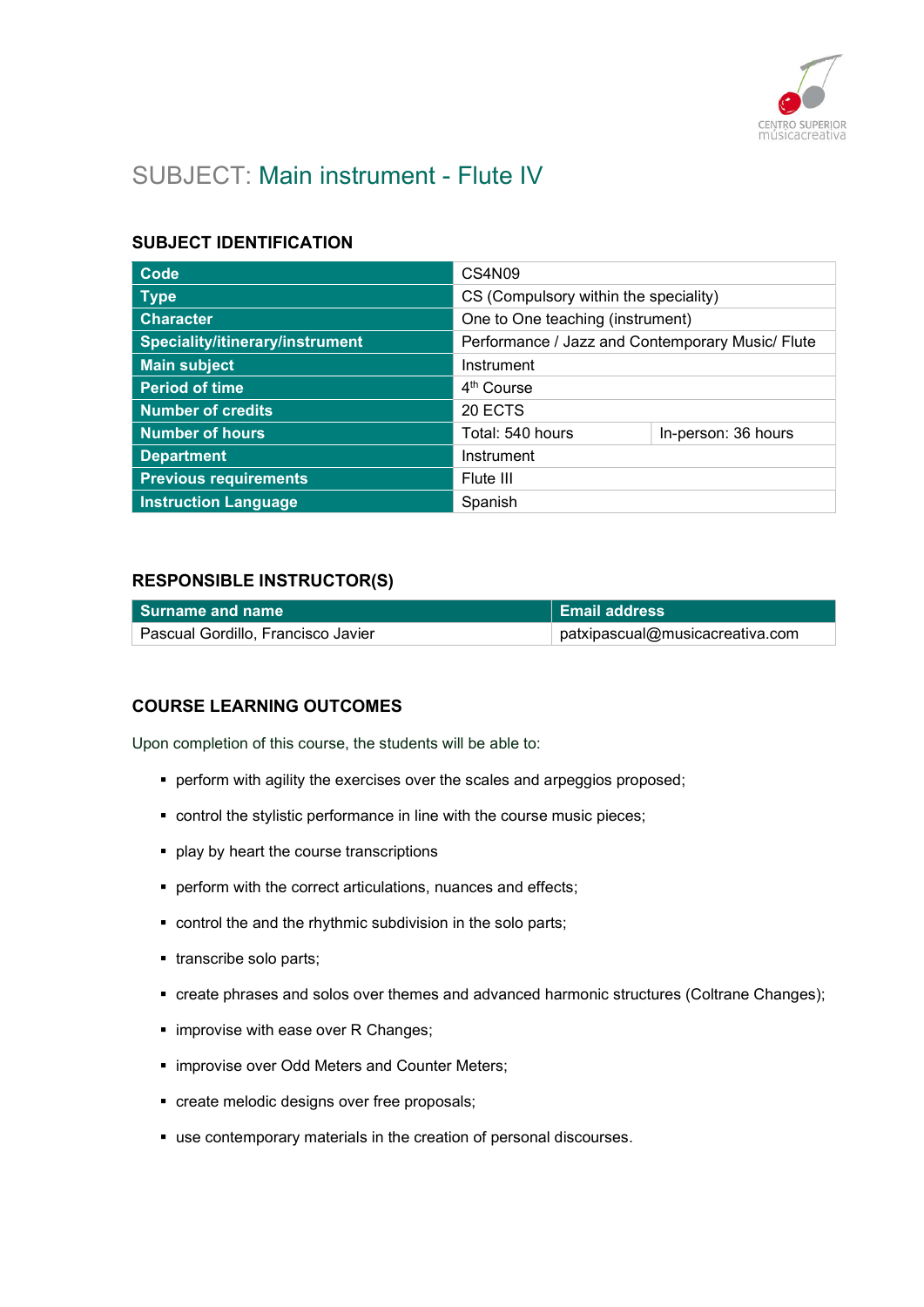

#### COURSE CONTENT

| <b>Thematic blocks</b>                                             | <b>Theme/Repertoire</b>                                                                                                                                     |
|--------------------------------------------------------------------|-------------------------------------------------------------------------------------------------------------------------------------------------------------|
|                                                                    | Theme 1. Sound exercises and contemporary flute                                                                                                             |
| I. Review of previous<br>years content                             | Theme 2. Scales covered in previous years plus symmetric<br>diminished half-whole and whole-half, harmonic major, whole tone.<br>harmonic and melodic modes |
|                                                                    | Theme 3. Intervals and chords linked to the scales studied during<br>the course                                                                             |
|                                                                    | Theme 4. Studies and transcriptions of the course                                                                                                           |
|                                                                    | Theme 5. Rhythm Changes themes                                                                                                                              |
| II. Repertoire<br>performance                                      | Theme 6. Coltrane themes or variations                                                                                                                      |
|                                                                    | Theme 7. Reinforcement over the combo themes                                                                                                                |
|                                                                    | Theme 8. Preparation of a solvent repertoire for the final exam                                                                                             |
|                                                                    | Theme 9. Approximation tones, patterns, pentatonic.                                                                                                         |
| III. Rhythmic-melodic<br>resources                                 | Theme 10. Rhythmic improvisation with hemiolas, 3,5, 7,10 etc.<br>amalgama, Odd meter, Counter meters                                                       |
|                                                                    | Theme 11. Hexatonics, tritonic, melodic cells                                                                                                               |
|                                                                    | Theme 12. Practice of sight-reading throughout the course                                                                                                   |
| IV. Reading                                                        | Theme 13. Sight-improvisation                                                                                                                               |
|                                                                    | Theme 14. Not-prepared improvisation                                                                                                                        |
| V. New instrumental and<br>improvisation techniques<br>application | Theme 15. Free improvisation, use of effects and electronics,<br>contemporary improvisation resources.                                                      |

# STUDENT´S STUDY HOURS PLANNING

| <b>Activity type</b>                                           | <b>Total hours</b>   |
|----------------------------------------------------------------|----------------------|
| <b>Theoretic activities</b>                                    | 5 hours              |
| <b>Practice activities</b>                                     | 25 hours             |
| Other training mandatory activities (seminars, workshops etc.) | 4 hours              |
| <b>Test taking</b>                                             | 2 hours              |
| <b>Student self-study hours 4</b>                              | 480 hours            |
| <b>Practice preparation</b>                                    | 24 hours             |
| Total of student working hours                                 | $36+504 = 540$ hours |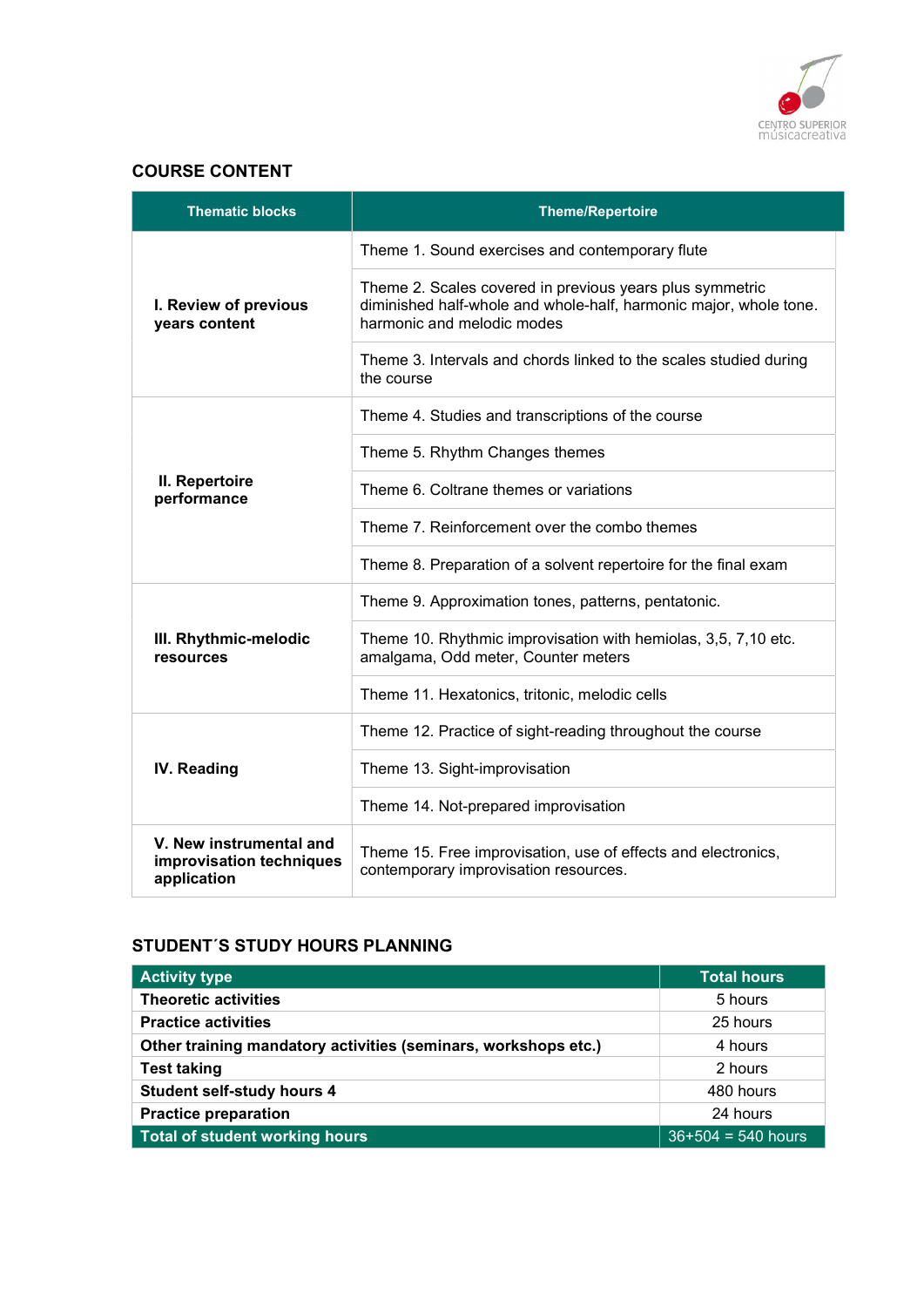

## **METHODOLOGY**

| <b>Theoretical activities</b>                                                | Theoretical/conceptual explanations and analysis of different<br>examples coming from all the most relevant music styles.                                                            |
|------------------------------------------------------------------------------|--------------------------------------------------------------------------------------------------------------------------------------------------------------------------------------|
| <b>Practical activities</b>                                                  | Practical application of what has been studied in class through<br>transcriptions, group intonation, performance with instrument,<br>sight-reading, rhythms and melodies composition |
| <b>Other training mandatory</b><br>activities (workshops,<br>seminars, etc.) | Meet the Artist Sessions, Thematic sessions with visiting<br>professors, Concerts and rehearsals.                                                                                    |

### ASSESSMENT TOOLS

| <b>Theoretical activities</b>                                                   | Participation: The students must actively participate in class,<br>proving interest and/or understanding of the content covered.<br>Continuous evaluation: The students must fulfil the requested<br>assignments during the whole academic course, proving research<br>ability and practice synthesis skills concerning theoretical concepts<br>in performance. |
|---------------------------------------------------------------------------------|-----------------------------------------------------------------------------------------------------------------------------------------------------------------------------------------------------------------------------------------------------------------------------------------------------------------------------------------------------------------|
|                                                                                 | Participation: The students must actively participate in class,<br>proving interest and/or understanding of the content covered.                                                                                                                                                                                                                                |
| <b>Practical activities</b>                                                     | Continuous evaluation: The students must fulfil the requested<br>practical assignments during the whole academic course based on<br>to team-work dynamics and also prove writing and oral skills,<br>beside performing skills.                                                                                                                                  |
|                                                                                 | Performance exams: The students must take at least two exams<br>during the academic course in order to show the practical skills<br>acquired and the practical assimilation of the course contents,<br>following the tests instructions.                                                                                                                        |
| <b>Other educational mandatory</b><br>activities (workshops,<br>seminars, etc.) | <b>Participation:</b> The students must actively participate in the different<br>relevant events as considered by the instructor or by the<br>coordinators.                                                                                                                                                                                                     |

## EVALUATION CRITERIA

| <b>Theoretical activities</b>                                               | To apply to the performance in a reasoned way, a conceptual/<br>theoretical framework and analyse consequently examples of the<br>most relevant music styles and the personal performing techniques                                            |
|-----------------------------------------------------------------------------|------------------------------------------------------------------------------------------------------------------------------------------------------------------------------------------------------------------------------------------------|
| <b>Practical activities</b>                                                 | To prove technical and performing skills through performing tests,<br>technical, reading at first sight and improvisation exercises that will<br>allow the identification of problematics and the improvement and<br>development of new tools. |
| <b>Other mandatory training</b><br>activities (workshops, seminars,<br>etc. | To attend and actively participate in the relevant Events for their<br>education (Meet the artists sessions, invited professors sessions,<br>concerts and rehearsals)                                                                          |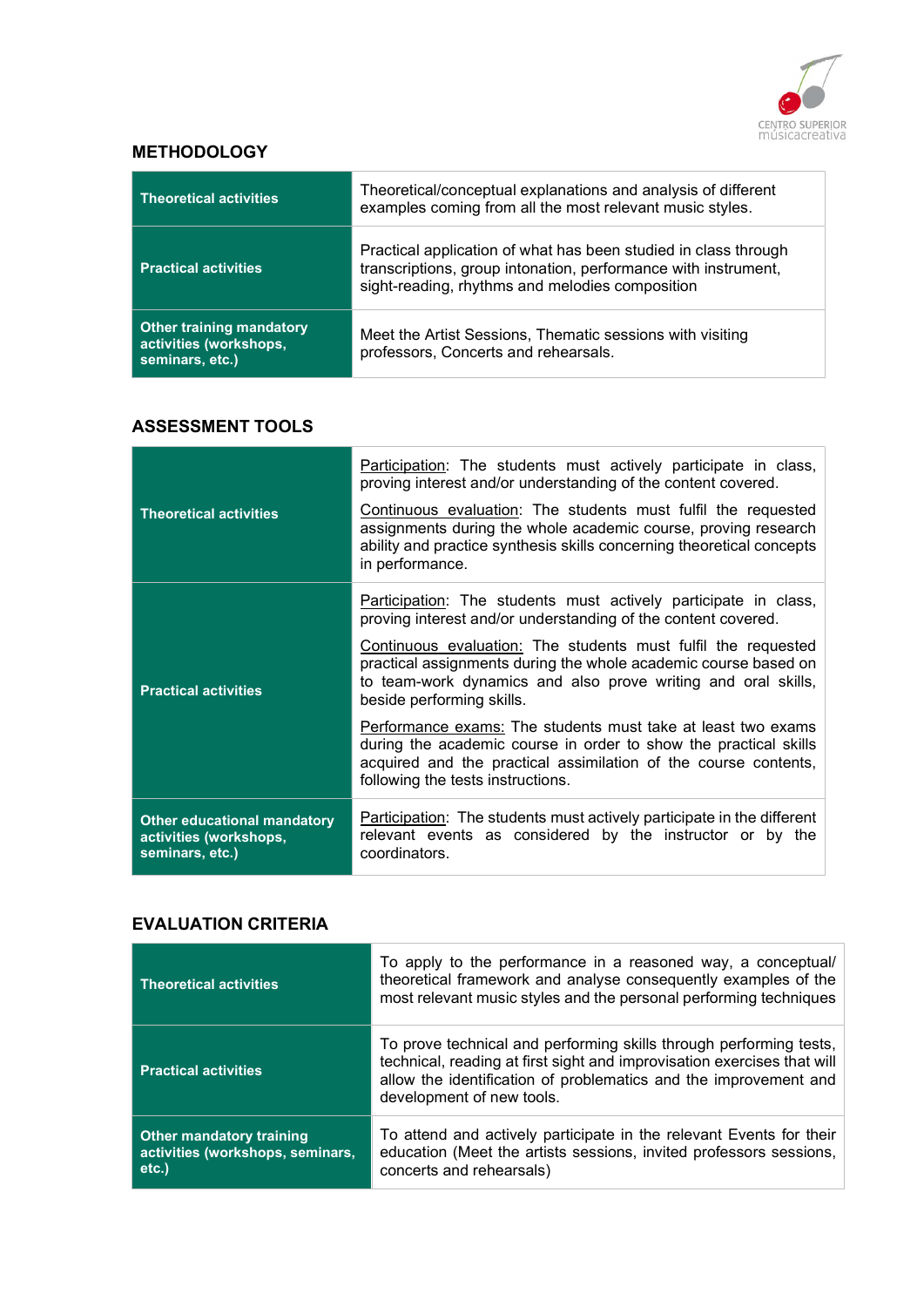

#### Grade determination system in continuous assessment

|                       | <b>Grade percentage</b> |
|-----------------------|-------------------------|
| Continuous assessment | 20%                     |
| Mid-term exam         | 30%                     |
| Final exam            | 50%                     |
| Total                 | 100%                    |

#### Grade determination system in cases of loss of continuous assessment right

|            | <b>Grade percentage</b> |
|------------|-------------------------|
| Final exam | 80%                     |
| Total      | 80%                     |

#### Grade determination system for the extraordinary assessment call

|             | <b>Grade percentage</b> |
|-------------|-------------------------|
| Retake exam | 100%                    |
| Total       | 100%                    |

#### Grade determination system for students with disabilities

In principle, the grade determination system for students with disabilities will be carried out following the criteria set for the rest of the students, ensuring equal opportunities and conditions for all the students. However, if necessary, the instructor in charge will take into account the type of disability of the concerned student. Should the situation apply, the assessment conditions will be adapted in accordance to the limitations of the corresponding disability.

These considerations will be established once the concerned student enrols in the corresponding courses. For the official records, the student and/or the student representative will be requested to present the corresponding disability report for the official accreditation.

|                       | Grade percentage |
|-----------------------|------------------|
| Continuous evaluation | 20%              |
| Mid-term exam         | 30%              |
| Final exam            | 50%              |
| Total                 | 100%             |

#### RESOURCES AND BIBLIOGRAPHY

Campus online https://musicacreativa.classlife.education/

## Bibliography

| Tittle      | Jazz theory resources Volume 1, 2 |
|-------------|-----------------------------------|
| Author      | Bert Ligon                        |
| l Publisher | Hal-Leonard                       |